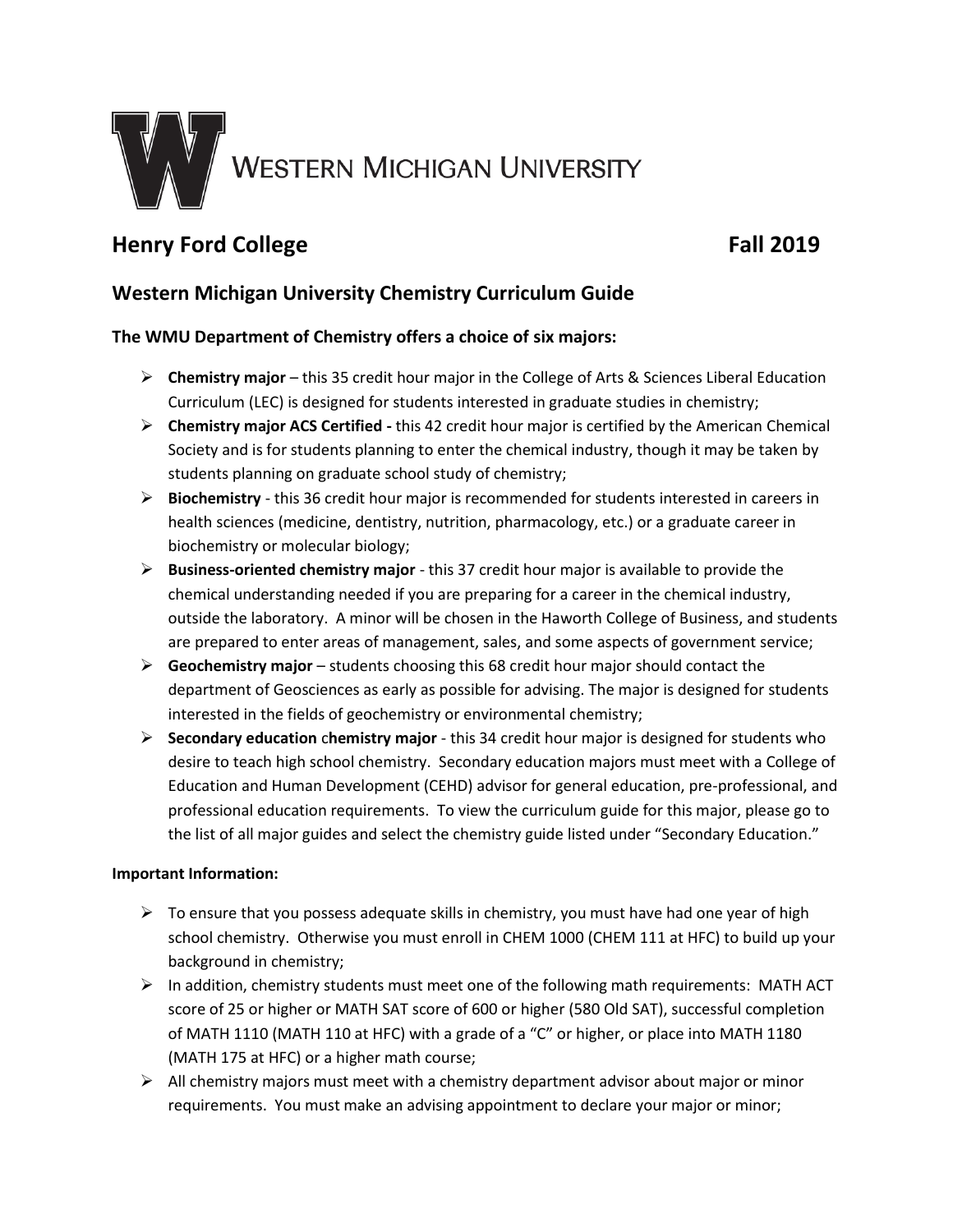- For general education (see below) requirements, you must meet with a College of Arts & Sciences (A & S) advisor;
- $\triangleright$  All chemistry majors must complete a minor (except geochemistry). Business-oriented chemistry majors will be required to complete a minor in General Business, Management, or Marketing in the Haworth College of Business (HCoB);
- $\triangleright$  If your major is chemistry, you must complete your last 14 credits hours in the Department of Chemistry at WMU;
- $\triangleright$  If your minor is chemistry, you must include at least one course that contains a laboratory experience, and your last seven (7) credits must be taken in the Department of Chemistry at WMU.

#### **Courses that can be taken at Henry Ford:**

| <b>WMU courses</b> | <b>Henry Ford courses</b> |                                                |
|--------------------|---------------------------|------------------------------------------------|
| CHEM 1100/1110     | CHEM 131 or 141           |                                                |
| CHEM 1120/1130     | <b>CHEM 142</b>           |                                                |
| CHEM 3750/3760     |                           | CHEM 241/243 (not required for Geochem majors) |
| CHEM 3770/3780     |                           | CHEM 242/244 (not required for Geochem majors) |
| <b>MATH 1220</b>   | <b>MATH 180</b>           |                                                |
| <b>MATH 1230</b>   | <b>MATH 183</b>           |                                                |
| <b>MATH 2720</b>   | <b>MATH 280</b>           | (not required for Geochem majors)              |
| PHYS 2050/2060     | <b>PHYS 231</b>           | (not required for Geochem majors)              |
| PHYS 2070/2080     | <b>PHYS 232</b>           | (not required for Geochem majors)              |

#### **Business-oriented majors may take these additional courses:**

| <b>BBA 131</b> |
|----------------|
| <b>BBA 133</b> |
| <b>BBA 252</b> |
| <b>BAC 131</b> |
|                |

#### **Biochemistry majors may take these additional courses:**

| <b>BIOS 1610</b> | <b>BIO 152</b> |
|------------------|----------------|
| <b>BIOS 1620</b> | <b>BIO 150</b> |

#### **Geochemistry majors may take these courses:**

**\*\*\*Very important note:** Geochemistry majors only need the following Chemistry courses: CHEM 131 or 141, 142, and CHEM 2250/2260 (not available at HFC), and 9 hours of **upper level Chemistry** coursework at WMU. You will also need 11 credits of **Math and General Science** (below), and 9 credits of Geoscience electives (taken at WMU).

| Will transfer as "Math and General Science" or Chemistry electives: |                |
|---------------------------------------------------------------------|----------------|
| CHEM 3750/3760                                                      | CHEM 241/243   |
| CHEM 3770/3780                                                      | CHEM 242/244   |
| <b>BIOS 2320</b>                                                    | BIO 135 or 251 |